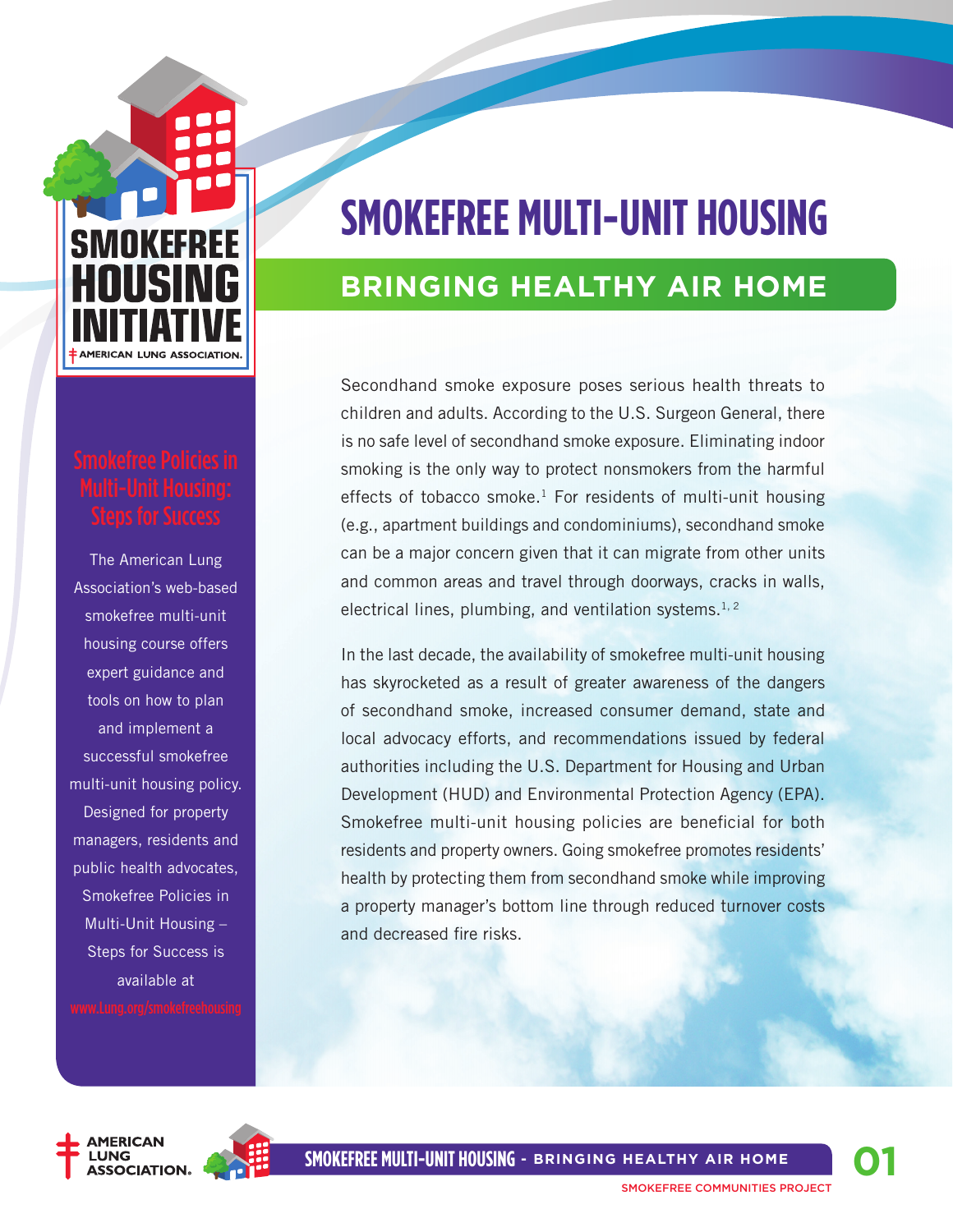## **Smokefree Multi-Unit Housing—Why It's Important**

#### Health effects

Secondhand smoke is a significant cause of disease and premature death.<sup>3</sup> A recognized cause of lung cancer, secondhand smoke is also associated with heart disease and respiratory problems in nonsmoking adults.<sup>1</sup> Children are especially vulnerable to the health effects of secondhand smoke given their developing bodies and lungs.1,3 Children exposed to secondhand smoke are at increased risk of sudden infant death syndrome (SIDS), respiratory infections, asthma, and ear infections.4 One study found that children living in nonsmoking households in multi-unit dwellings had a 45 percent increase in cotinine levels (a metabolite caused by exposure to tobacco smoke) compared with children living in detached homes. This was due to potential seepage through walls and shared ventilation systems.4 Even at very low levels, tobacco smoke exposure is associated with decreased reading and math scores and higher rates of behavioral problems in children.<sup>4</sup>

#### Multi-unit housing residents at risk

Approximately 40 million Americans live in multi-unit housing properties, which account for 31.5 percent of all housing units in the United States. The home is a major source of secondhand smoke exposure for both adults and children.<sup>6</sup> Because people spend a considerable amount of time at home, smokefree policies in residential settings can significantly reduce exposure to secondhand smoke. While the proportion of households with voluntary no-smoking rules has increased since the early 1990s, nonsmoking residents in multi-unit housing are not adequately protected from the infiltration of secondhand smoke into their units. For example, a recent study of low-income Boston apartments found detectable air nicotine levels in 89 percent of the units occupied by nonsmokers.7 In some studies, nearly 50 percent of multi-unit housing residents report secondhand smoke infiltration from other units.<sup>1,8</sup> A study of multi-unit housing residents in New York State found 73 percent of tenants did not allow smoking in their units, however, 46 percent experienced secondhand smoke infiltration from other units during the past year.<sup>9</sup> In a survey of Minnesota apartment renters, 48 percent reported secondhand smoke exposure from other units and of those, 37 percent said the smoke bothered them enough to consider moving.<sup>6</sup>

#### Increased attention and demand

Approximately 80 percent of Americans do not smoke and 85 to 90 percent of adults say no one is allowed to smoke anywhere inside their home.<sup>10, 11</sup> Public opinion surveys indicate smokefree policies enjoy wide support among multi-unit housing residents. The majority of renters prefer smokefree housing and some are willing to pay more or move to avoid secondhand smoke.<sup>6, 12</sup>

While owners and property managers increasingly recognize the benefits of smokefree policies, some are afraid such policies will increase their vacancy rates.<sup>13</sup> However, owners and property managers that have implemented smokefree policies report mostly positive or neutral effects on vacancies, turnover, and time required to manage the buildings.<sup>8</sup> Concerns about how to enforce a smokefree policy are also unfounded as the majority of landlords with smokefree policies report little to no problems with enforcement.<sup>6</sup> These findings indicate a need for increased education among owners and property managers about how to successfully implement smokefree policies. This information should help alleviate some of their concerns and increase the adoption of smokefree multi-unit housing policies.

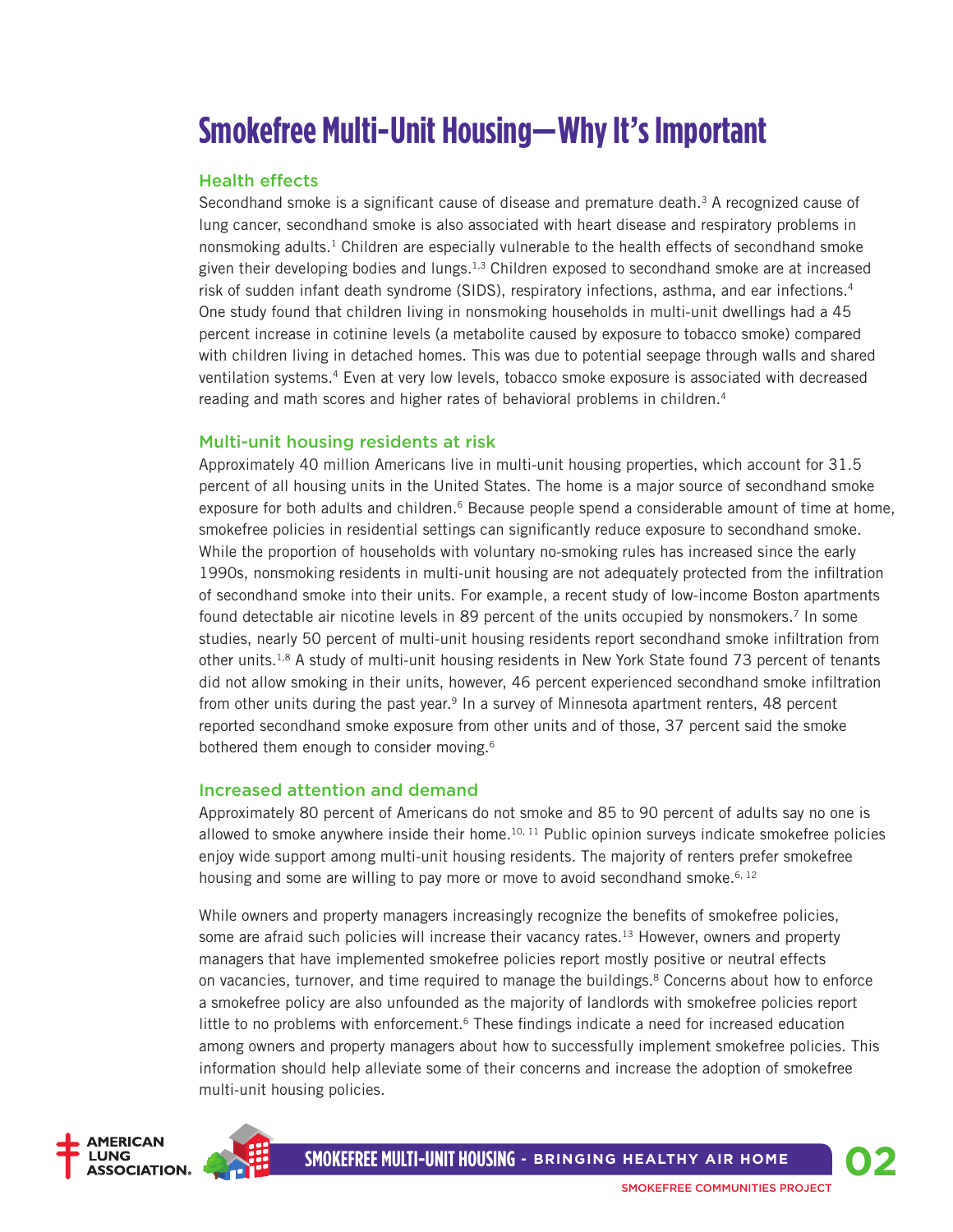## **Smokefree Multi-Unit Housing Policies—A Win-Win Proposition for Residents, Owners, and Property Managers**

**Smokefree multi-unit housing policies have primarily been adopted voluntarily. Smokefree multi-unit housing policies are legal and relatively easy to implement. There is no legal right to smoke, therefore designating multi-unit housing as smokefree is not discriminatory. By adopting smokefree policies, multi-unit housing communities can:**

#### Protect residents and employees from secondhand smoke.

Eliminating smoking indoors is the only way to fully protect nonsmokers from secondhand smoke.<sup>1</sup> Studies show smokefree air laws decrease secondhand smoke exposure among nonsmokers, reduce heart attack and asthma hospitalizations, and encourage smokers to quit. $<sup>1</sup>$ </sup>

#### Encourage healthy behaviors in residents and employees.

In addition to protecting residents and employees from secondhand smoke, smokefree policies create healthy environments that encourage people who smoke to quit or attempt to quit. One study of a smokefree property management company found that among smokers, 43 percent reported smoking less since the policy's implementation.14 Additionally, nearly half of respondents who smoke reported making an attempt to stop smoking since the company enacted the policy, and two-thirds of those cited the policy as one of the reasons for their quit attempt.

#### Respond to market demand for smokefree multi-unit housing.

The demand for smokefree multi-unit housing cuts across socioeconomic groups and owners of both small and large residential buildings have adopted these policies. $15$  The published studies that have assessed multi-unit housing residents' attitudes toward smokefree building policies have consistently found a large majority of residents favoring smoke-free policies in their buildings

(64 percent Hennrikus, Pentel, and Sandell (2003); 70 percent Hewett, Sandell, Anderson, and Niebuhr (2007); and 55.6 percent, King, Cummings, Mahoney, Hyland (2010)).<sup>3, 8, 13</sup> Properties that prohibit smoking indoors are well positioned to take advantage of increased consumer demand for smokefree multi-unit housing.

#### Reduce turnover costs.

Units that have been smoked in are considerably more expensive to turn over for the next resident than nonsmoking units and smoking units also tend to remain on the market longer.<sup>16</sup> Units that housed smoking tenants incur additional expenses to clean and repaint walls and replace carpets, flooring, countertops, drapes and fixtures damaged by cigarette burns or smoke exposure.<sup>17</sup> Adopting smokefree multi-unit housing policies can save property managers and owners hundreds and even thousands of dollars in building maintenance and turnover costs.16

#### Lower fire risks and related insurance costs.

Smoking-related fires are the leading cause of fire deaths, and account for 17 percent of fire deaths in residential buildings and \$303 million in property loss each year. $18$  Smokefree policies reduce fire risks for residents, owners, and property managers. In some states, multi-unit property managers/owners, and condominium associations with smokefree policies are eligible for discounts on fire, life and property insurance.17

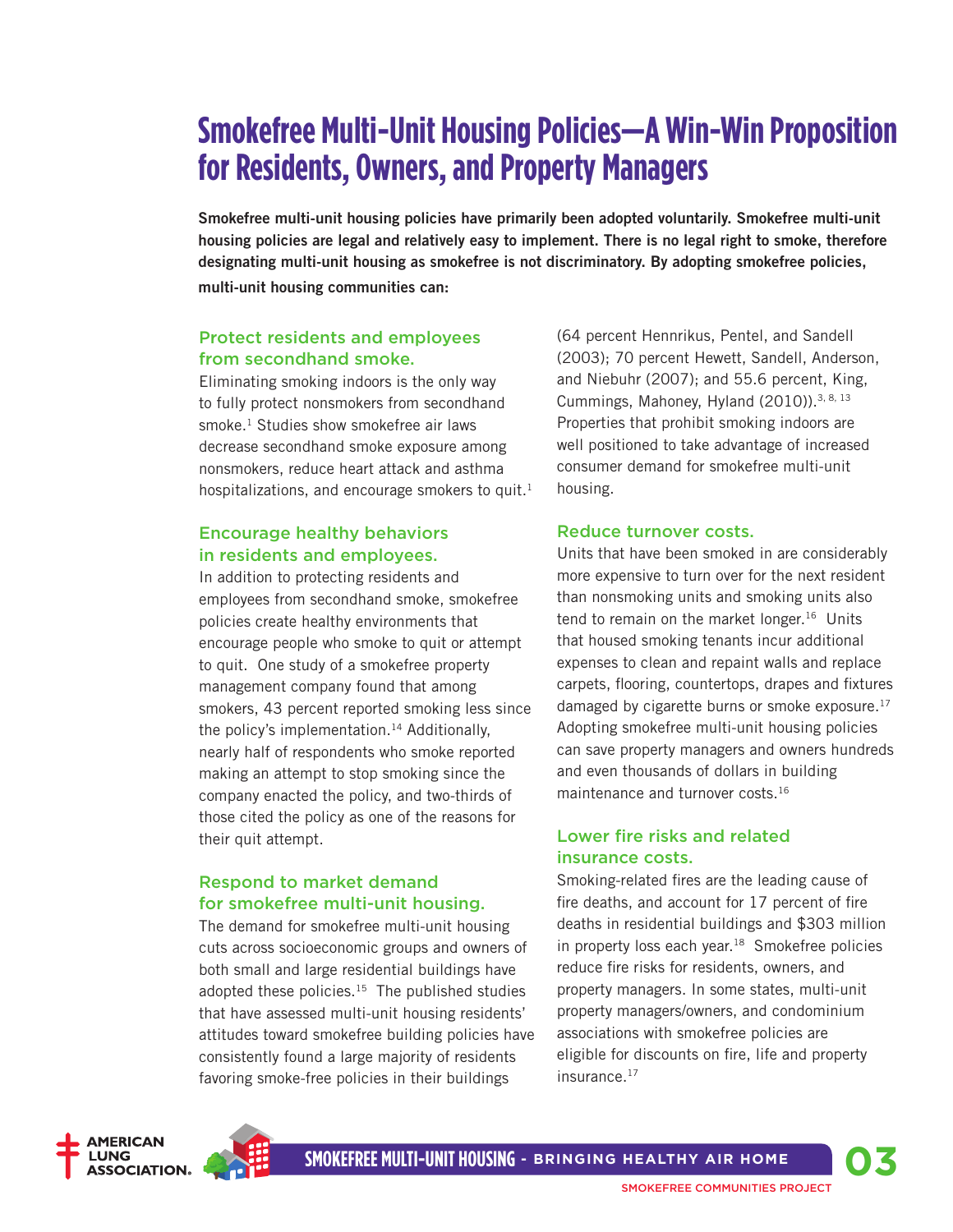#### **Smokefree Multi-Unit Housing Policies—A Win-Win Proposition for Residents, Owners, and Property Managers**  cont'd

#### Reduce legal actions related to secondhand smoke exposure.

Nonsmoking tenants can bring legal action against owners and smoking tenants on the bases of several legal grounds including breach of covenant of quiet enjoyment, negligence, nuisance, and breach of warranty of habitability. Additionally, nonsmoking tenants with lung disease may pursue legal action under the Fair Housing Act and the Americans with Disabilities Act for failure to provide reasonable accommodations that protect these residents from secondhand smoke.<sup>19</sup>

#### Enhance environmental or "green" initiatives.

Tobacco smoke is a pollutant containing more than 7,000 chemical compounds, of which hundreds are toxic and at least 70 are known to cause cancer.<sup>20</sup> Many of these chemicals linger in the air and on walls and other surfaces long after smoking has ceased.<sup>16</sup> As new and rehabilitated properties invest in environmentally friendly construction materials, prohibiting smoking is a natural step to promote green living. No-smoking policies prevent nicotine and other smokingrelated stains, thus allowing investments in "green" construction materials to have a longer life span and higher return.

#### Take advantage of new financial incentives.

Some states offer financial incentives to real estate developers that adopt smokefree housing policies. In California, for example, 38 out of 74 public housing authorities have received tax credits for making their units smokefree. Additionally, the Low-Income Housing Tax Credit program is being used by cities and states including California, Maine, Minnesota and New Hampshire to encourage developers to include smokefree policies in new building projects.14



**Types of Smokefree Multi-Unit Housing Policies**

#### Smoking Disclosure Laws

The American Lung Association in Oregon, along with their legislative partners, advocated for the country's first statewide landlord smoking public disclosure law, which went into effect January 1, 2010. Several cities, including Oakland, California, Buffalo, New York and Duluth, Minnesota have enacted similar policies. Smoking disclosure laws do not mandate smokefree units or buildings but require owners to inform prospective residents of smoking policies and the location of smoking and nonsmoking units.<sup>17</sup>

#### Smokefree Buildings and Properties

Smokefree multi-unit housing policies vary, with properties prohibiting smoking only in common areas, in certain units and buildings, or everywhere onsite, including outdoors. Property owners and managers often transition their properties to being smokefree by including the policy in the lease when new tenants move in and amending leases for existing tenants upon renewal, or by setting a date when all residents will be expected to comply with the new policy.

Due to the wealth of data that show how easily secondhand smoke can migrate within a building, the American Lung Association advocates for 100 percent Smokefree Building or 100 percent Smokefree Property policies. HUD has strongly encouraged multifamily housing managers and agents to adopt smokefree policies at all or some of their properties and recently issued two notices that provide implementation guidance.<sup>17</sup> To effectively protect residents from secondhand smoke, the Centers for Disease Control and Prevention (CDC) recommends that policies, at a minimum, designate all units and common areas in a building as smokefree. $<sup>1</sup>$  As of January 2011,</sup> at least 230 local housing authorities in 27 states have adopted smokefree policies. A 2009 survey of market-rate multi-unit housing companies across the country reported 49 properties with smokefree policies for all buildings.21

#### A Decade of Growth: Public Housing Authorities' Adoption of Smokefree Policies



**SMOKEFREE MULTI-UNIT HOUSING - Bringing Healthy Air Home**

**04**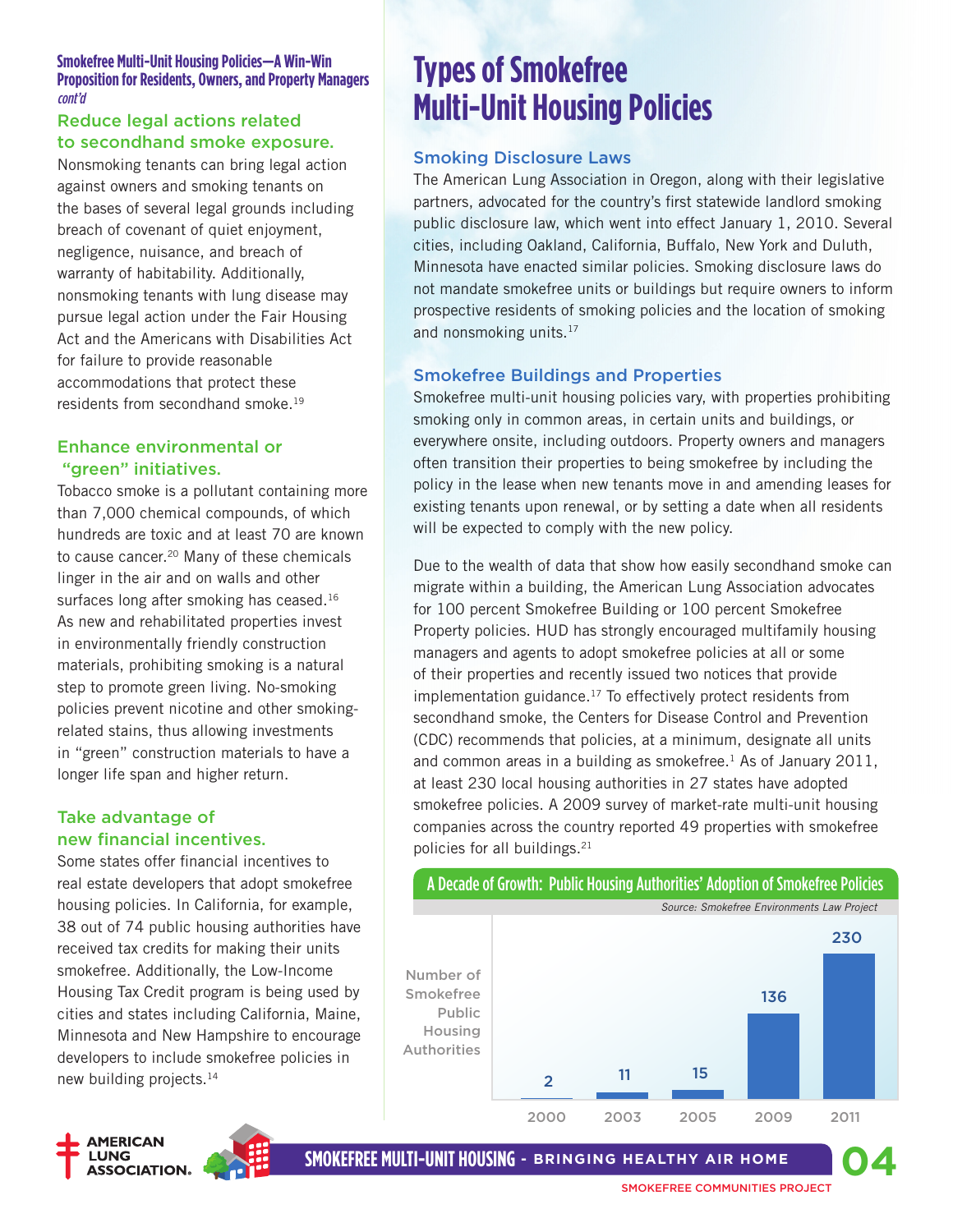## **Moving Forward—Bringing Smokefree Policies Home**

**Smokefree multi-unit housing policies reduce the burden of respiratory diseases and protect residents, employees and communities from the harmful effects of secondhand smoke. To encourage adoption of smokefree multi-unit housing policies, public health advocates can take several steps including:** 

#### Collecting data on local smokefree **1** multi-unit housing policies.

Health and human service departments, voluntary public health organizations, tenant associations, and other organizations should survey multi-unit housing owners and property managers to assess the availability of smokefree housing and the types of policies that are currently in place.

#### Educating and polling residents about **2** smokefree policies and tenant rights.

Building tenant support is essential since multiunit housing residents will be directly affected by the new policies. Smokefree multi-unit housing advocates should survey residents about their preferences for smokefree policies and provide information about the effects of secondhand smoke. All tenants, especially those with lung disease (such as COPD, asthma, allergies), should be informed of their rights including provisions for reasonable accommodations under the Fair Housing Act and the Americans with Disabilities Act.

#### Educating owners and property **3** managers about the benefits of smokefree policies.

While the trend toward smokefree multi-unit housing is encouraging, communicating the benefits of these policies to owners and property managers will help reduce concerns about implementation and enforcement. Findings from tenant surveys, guidelines on policy implementation, and examples of smokefree lease agreements should be included in toolkits provided to multi-unit housing operators.

#### Organizing a smokefree multi-unit **4** housing coalition.

Many states and local communities already have coalitions working on passing smokefree



#### Passing ordinances and policies that **5** require smokefree multi-unit housing.

Advocates and policymakers can work together to ensure that all multi-unit housing buildings are smokefree within a jurisdiction. These efforts can include advocacy and legislation at the local, state and federal level. HUD can continue to show leadership in this area by moving beyond voluntary guidelines and requiring all federallyfunded public housing to be smokefree.

### **Conclusions**



**Because people spend so much time in their homes, making multiunit housing smokefree plays an important role in reducing exposure** 

**to secondhand smoke. While residents of multi-unit housing can prohibit smoking in their own units, adopting a 100 percent smokefree policy for a building or property will ensure that secondhand smoke does not threaten the lives and health of tenants. Smokefree policies are a win-win proposition for multi-unit housing residents, owners, and property managers. The American Lung Association encourages multi-unit housing owners/property managers to go smokefree for the health of tenants as well as for the cost savings to their bottom line.**